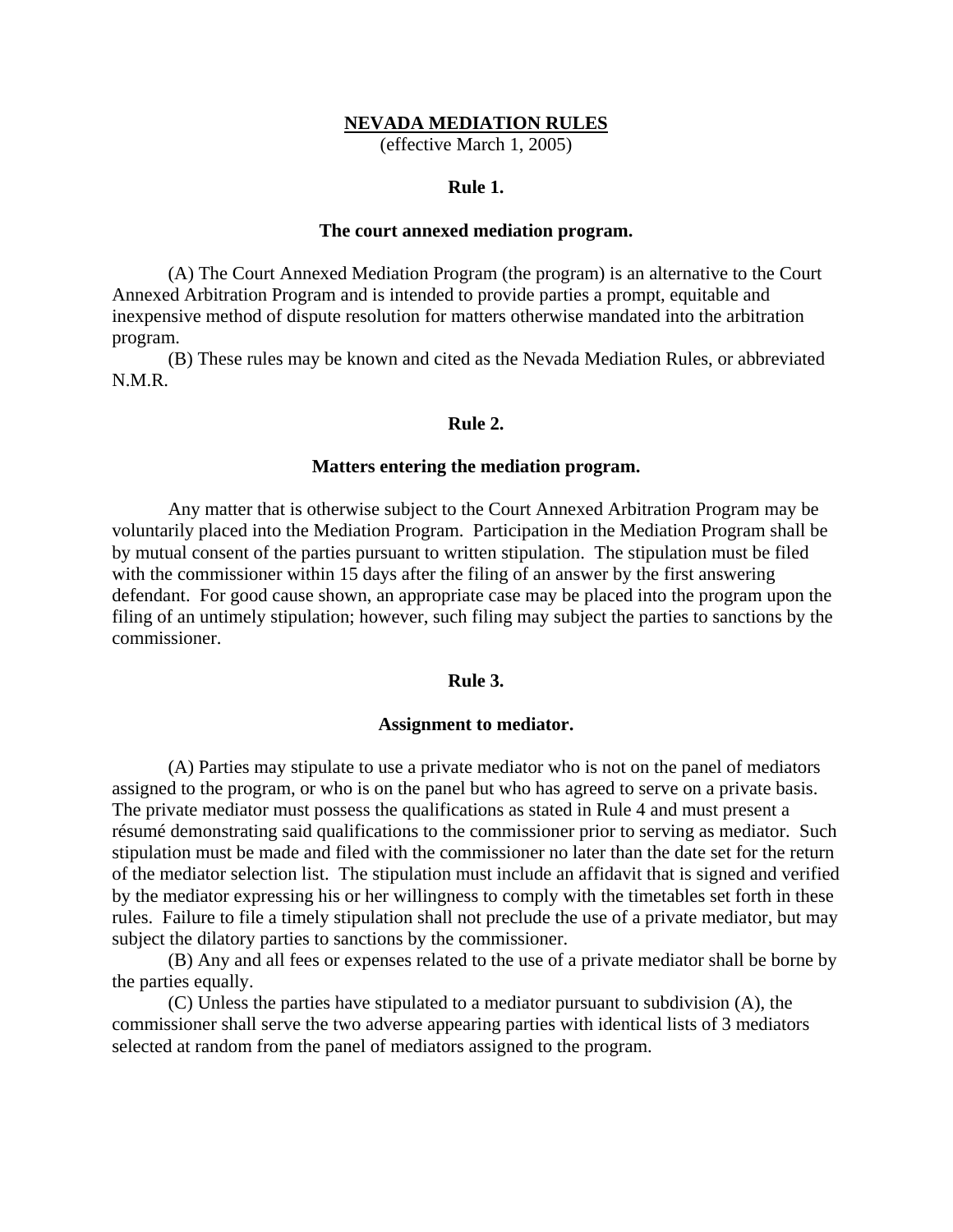(1) Thereafter the parties shall, within 10 days, file with the commissioner either a private mediator stipulation and affidavit or each party shall file the selection list with no more than one name stricken.

 (2) If both parties respond, the commissioner shall appoint a mediator from among those names not stricken.

 (3) If only one party responds within the 10-day period, the commissioner shall appoint a mediator from among those names not stricken.

 (4) If neither party responds within the 10-day period, the commissioner shall appoint one of the 3 mediators.

 (5) If there are more than 2 adverse parties, one additional mediator per each additional party shall be added to the list with the above method of selection and service to apply. For purposes of this rule, if several parties are represented by one attorney, they shall be considered as one party.

 (D) If the selection process outlined above fails for any reason, including a recusal by the mediator, the commissioner shall repeat the process set forth in subdivision (C) of this rule to select an alternate mediator.

# **Rule 4.**

# **Qualifications of mediators.**

 (A) Each commissioner shall create and maintain a panel of mediators consisting of attorneys licensed to practice law in Nevada and a separate panel of non-attorney mediators.

 (B) Mediators must have the equivalent of at least 10 years of civil experience as a practicing attorney or judge or must have the equivalent of at least 5 years' experience as a mediator or must be a senior judge or justice.

 (C) The panel of mediators shall be selected by a committee composed of the Chief Judge or the Chief Judge's designee, the commissioner and a representative of the Alternative Dispute Resolution (ADR) Committee of the State Bar of Nevada.

 (D) Each mediator who desires to remain on the panel shall fulfill at least 3 hours of accredited continuing educational activity in mediation annually and provide proof thereof to the commissioner. Failure to do so may constitute grounds for temporary suspension or removal from the panel.

#### **Rule 5.**

#### **Stipulations and other documents.**

 During the course of mediation proceedings commenced under these rules, no documents may be filed with the district court. All stipulations and other documents relevant to the mediation proceeding must be lodged with the mediator.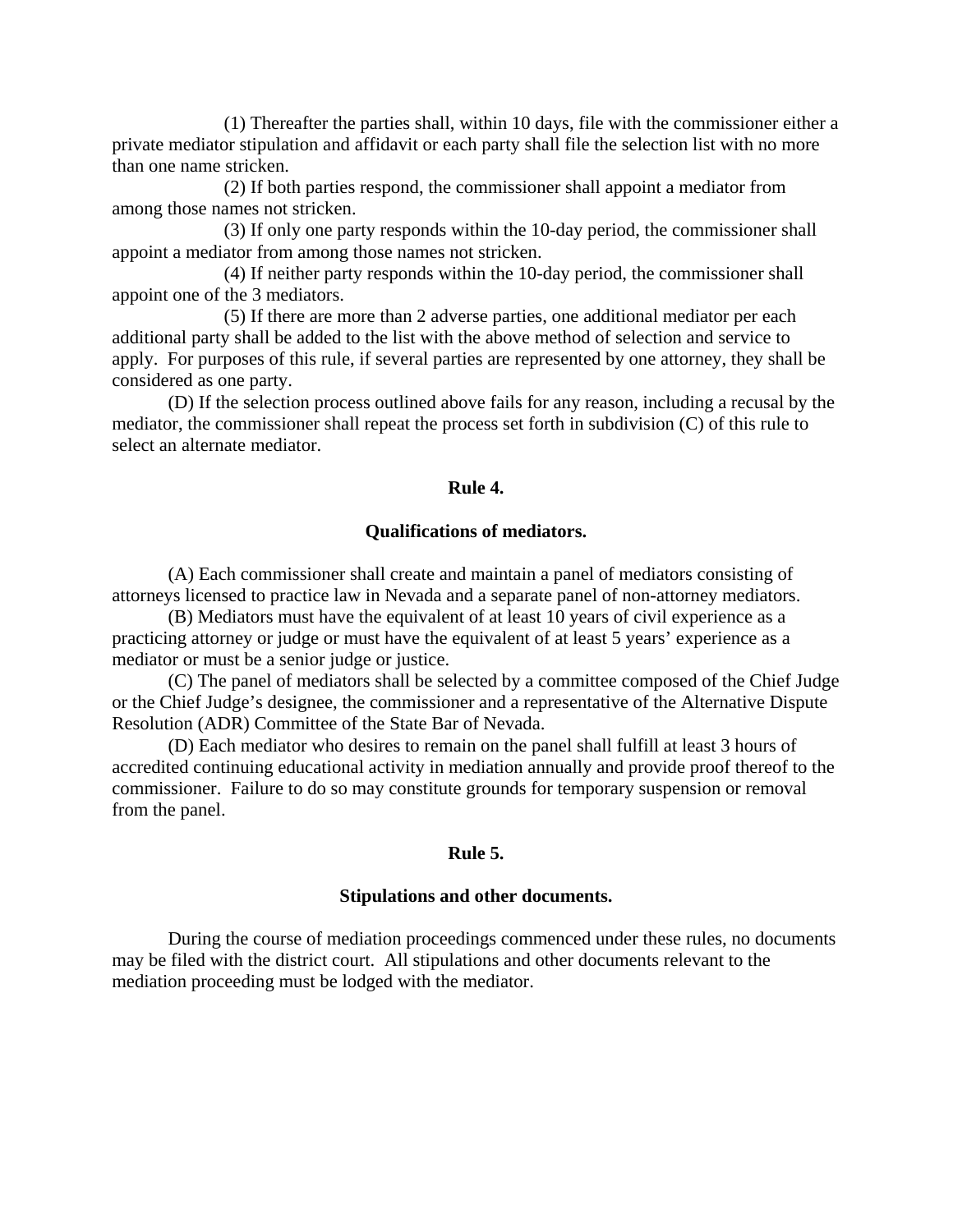## **Rule 6.**

## **Scheduling of mediation proceedings.**

 All mediation proceedings shall take place no later than 60 days from the date of the mediator's appointment.

# **Rule 7.**

# **Conduct of the mediation proceeding.**

 The mediator shall have complete discretion over the conduct of the proceeding. The parties present at mediation must have authority to resolve the matter.

#### **Rule 8.**

## **Report to the commissioner.**

 Within 5 days after the conclusion of the mediation proceedings, the mediator shall file with the commissioner and serve copies on the attorneys of record and on any unrepresented parties, a report advising whether the matter was resolved, an impasse has been declared, or that no agreement was reached, or that the matter has been continued, and whether all requisite parties with authority to resolve the matter were present. The report will be similar to the settlement conference report submitted by settlement judges in the appellate settlement program under N.R.A.P. 16(g), and shall not disclose any matters discussed at the mediation proceedings.

#### **Rule 9.**

# **Matters not resolved in mediation.**

 All matters not resolved in the program shall forthwith enter the short trial program set forth in the Nevada Short Trial Rules.

# **Rule 10.**

#### **Fees and costs for mediators.**

 (A) Mediators shall be entitled to remuneration of up to \$1,000 per case, unless otherwise authorized by the commissioner for good cause shown.

 (B) Mediators are entitled to recover the costs, not to exceed \$250, that the mediator reasonably incurs. Costs recoverable by the mediator are limited to:

- (1) Reasonable costs for facsimiles;
- (2) Reasonable costs for photocopies;
- (3) Reasonable costs for long distance telephone calls;
- (4) Reasonable costs for postage;
- (5) Reasonable costs for travel and lodging; and
- (6) Reasonable costs for secretarial services.